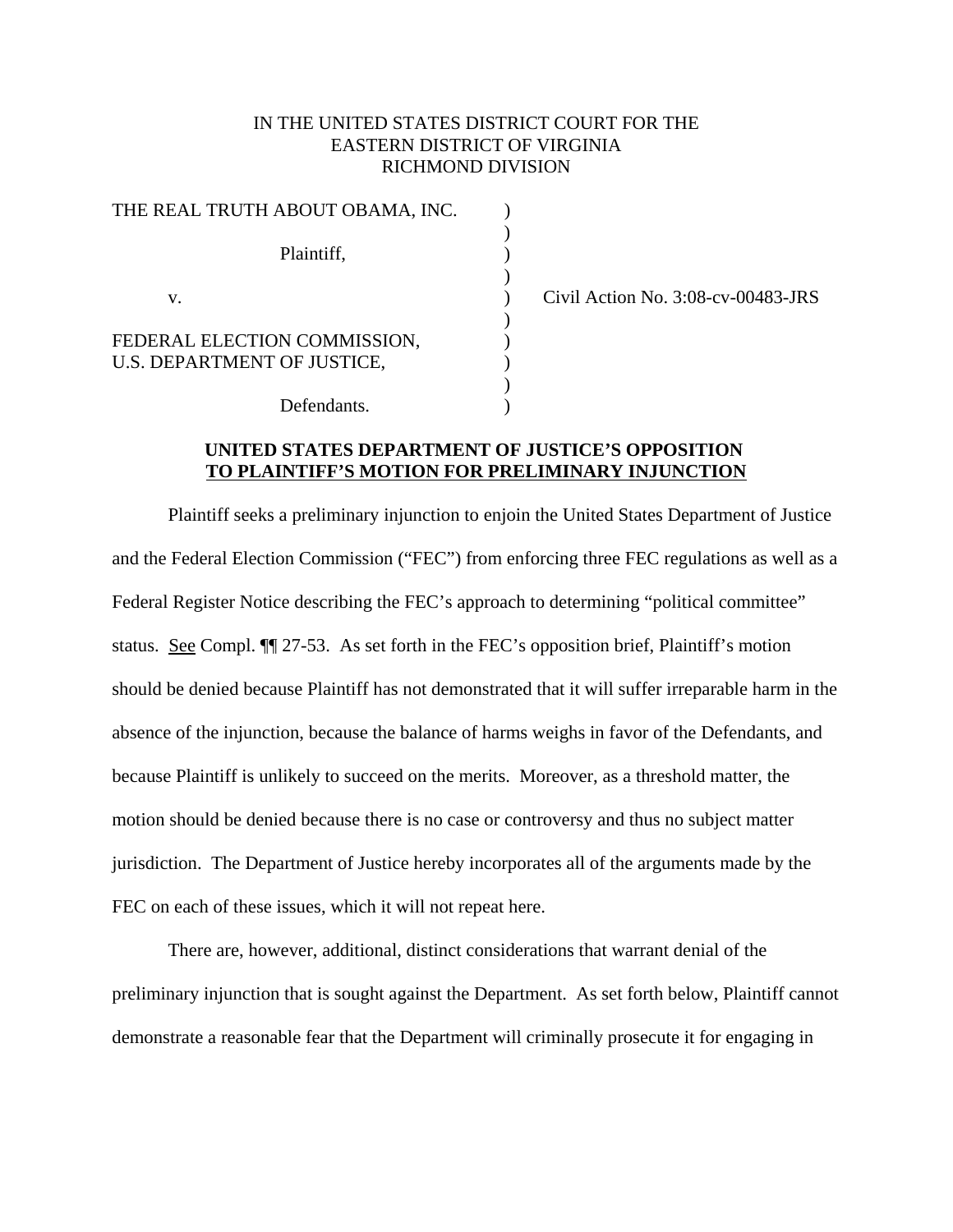the proposed activities that are described in its Complaint. Accordingly, Plaintiff lacks standing to seek an injunction against the Department of Justice.

# **BACKGROUND: STATUTORY AND REGULATORY AUTHORITY OF THE FEDERAL ELECTION COMMISSION AND THE DEPARTMENT OF JUSTICE**

The FEC, not the Department of Justice, has the statutory authority to interpret the Federal Election Campaign Act ("FECA" or the "Act") and FEC's own regulations. See 2 U.S.C. §§ 437c(b)(1) ("The Commission shall administer . . . and formulate policy with respect to[] this Act  $\dots$ "),  $437d(a)(7)$  (authorizing Commission to "render advisory opinions" regarding application of the Act or the Commission's regulations), 437d(a)(8) (giving Commission authority "to develop such prescribed forms and to make, amend, and repeal such rules . . . as are necessary to carry out the provisions of this Act . . . ."); see also FEC v. Democratic Senatorial Campaign Committee, 454 U.S. 27, 37 (1981) ("Congress has vested the Commission with 'primary and substantial responsibility for administering and enforcing the Act,'... providing the agency with 'extensive rulemaking and adjudicative powers.'") (quoting Buckley v. Valeo, 424 U.S. 1, 109-110 (1976)); U.S. Department of Justice, Federal Prosecution of Election Offenses 198 (7th ed. 2007) ("[T]he Commission has statutory authority to interpret the statute through regulations and advisory opinions, and its opinion should be given deference.") (available at http://www.usdoj.gov/criminal/pin/ ).

The Department of Justice's authority is limited to investigating and prosecuting persons who "knowingly and willfully commit<sup>[]</sup> a violation" of FECA or other federal criminal statutes. 2 U.S.C. § 437g(d)(1) (describing criminal penalties for knowing and willful violations of the Act); see also Federal Prosecution of Election Offenses at 4 ("to be a crime, a FECA violation must have been committed knowingly and willfully"), 5 ("FECA violations that . . . do not present knowing and willful violations, e.g., those resulting from negligence or mistake on the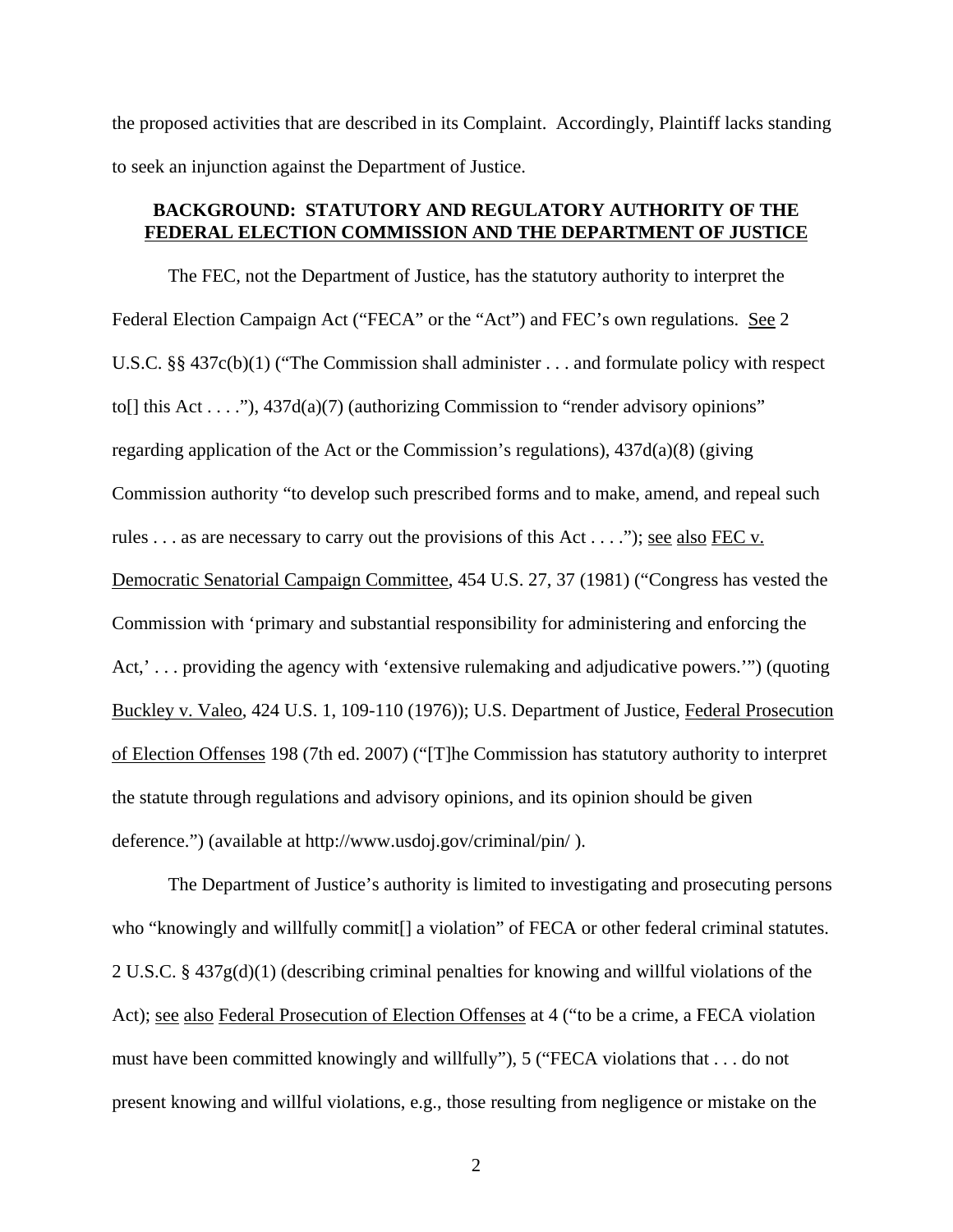part of the offender as to what the law required or forbade . . . are handled noncriminally by the Federal Election Commission (FEC) under the statute's civil enforcement provisions."), 14 ("FECA violations become potential crimes when they are committed knowingly and willfully, that is, by an offender who knew what the law forbade and violated it notwithstanding that knowledge."), 179 ("knowing and willful FECA violation requires 'knowing, conscious, and deliberate flaunting' of the Act") (quoting <u>AFL-CIO v. FEC</u>, 628 F.2d 97, 101 (D.C. Cir. 1980)).

# **ARGUMENT**

As the Fourth Circuit has recognized, "[w]hen a party . . . brings a preenforcement challenge to a statute or regulation, it must allege 'an intention to engage in a course of conduct arguably affected with a constitutional interest,' and there must exist 'a credible threat of prosecution' under the statute or regulation." Virginia Society for Human Life, Inc. v. Federal Election Comm'n, 263 F.3d 379, 386 (4th Cir. 2001) ("VSHL") (quoting Babbitt v. United Farm Workers Nat'l Union, 442 U.S. 289, 298, 302 (1979)). "The fear of prosecution cannot be imaginary or wholly speculative." Id.

Under the Department of Justice's published "policies . . . related to the investigation and prosecution of election offenses," Federal Prosecution of Election Offenses at 1, a criminal investigation (or prosecution) of Plaintiff for violation of the campaign finance laws would be unwarranted unless the circumstances suggested that Plaintiff "knew [that] the law forbade" its activities and that it "violated [the law] notwithstanding that knowledge." Id. at 13, 14. Here, however, the FEC has stated publicly that the proposed activities described in Plaintiff's complaint are not restricted by the FEC's regulations or by the Federal Register notice that Plaintiff seeks to challenge. See FEC Opp. to Pl. Mot. for Prelim. Inj. at 6. In light of the FEC's stated position that Plaintiff's intended activities would not be subject to regulation and the

3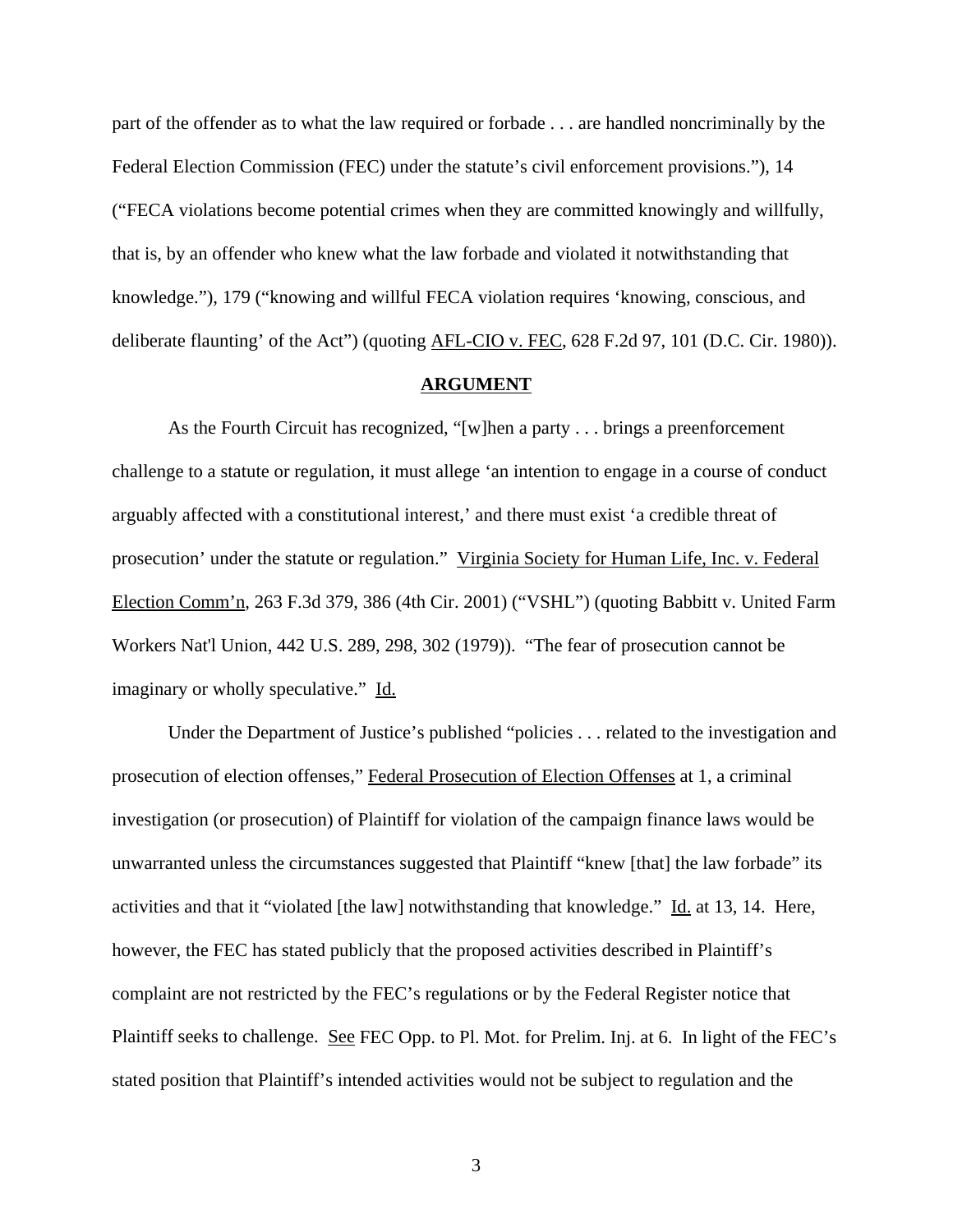deference that the Department of Justice affords the FEC with respect to the interpretation of the Act and the FEC's own regulations, Plaintiff cannot show that it has an objectively reasonable fear that engaging in the activities described in its complaint will expose Plaintiff to criminal prosecution for conduct or activities that it knew the law forbade. Accordingly, Plaintiff lacks standing to seek an injunction against the Department of Justice.

VSHL does not require a different result. There, the Fourth Circuit held that a plaintiff challenging one of the FEC regulations that is also at issue here had a credible fear of prosecution notwithstanding the FEC's statement that it would not enforce the regulation in the Fourth Circuit. Id. at 389. In the instant case, by contrast, the FEC has not simply asserted that it will forego, in one particular jurisdiction, the enforcement of an otherwise applicable regulation. Rather, it has announced its interpretation that the regulations at issue do not apply to the proposed activities described in Plaintiff's complaint. As the FEC has argued in its opposition brief, given the lack of any disagreement between Plaintiff and the FEC regarding the applicability of the challenged regulations to the proposed activities described in Plaintiff's complaint, there is no case or controversy within the meaning of Article III.

This conclusion applies with equal, if not greater, force to the claims asserted and the injunction sought against the Department of Justice. In order to prosecute Plaintiff for *criminal* violations, the Department would not only have to set aside its normal deference to the FEC and reach its own independent and contrary interpretation of the FEC regulations, it would have to conclude that Plaintiff had engaged in knowing and willful violations of the Act, notwithstanding the fact that the FEC had notified Plaintiff and this Court that Plaintiff's proposed activities were

4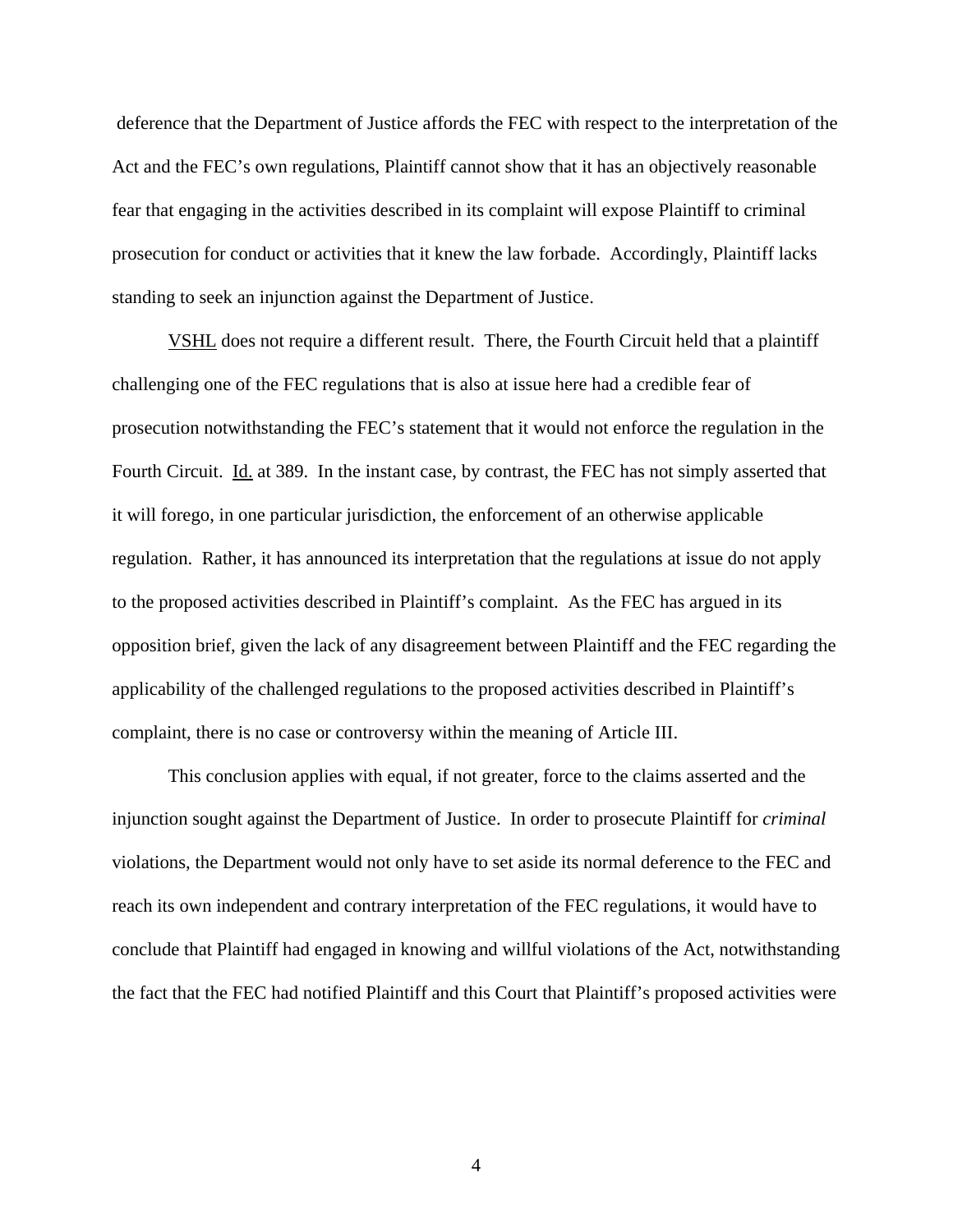not subject to regulation. It is wholly speculative and, indeed, counterintuitive, to suggest that there is a credible fear of criminal prosecution in these circumstances.<sup>1</sup>

#### **CONCLUSION**

For the reasons set forth above and in the opposition brief filed by the FEC, the Court should deny Plaintiff's motion for a preliminary injunction.

Respectfully submitted,

GREGORY G. KATSAS Assistant Attorney General

CHUCK ROSENBERG United States Attorney

JAMES J. GILLIGAN Assistant Director, Civil Division, Federal Programs Branch

By:  $/s/$ 

Debra J. Prillaman VSB No. 15844 Assistant United States Attorney 600 E. Main Street, Suite 1800 Richmond, Virginia, 23219-2430 (804) 819-5400 Fax (804) 819-7417 Debra.prillaman@usdoj.gov

<sup>&</sup>lt;sup>1</sup> North Carolina Right to Life, Inc. v. Bartlett, 168 F.3d 705 (4th Cir. 1999) ("NCRL"), is also distinguishable. There, the Fourth Circuit found that a plaintiff faced a credible fear of prosecution notwithstanding North Carolina's statement that it did not interpret a state election law as applying to issue advocacy. Id. at 710. In that case, however, the court held that, notwithstanding the state's interpretation, the statute in question "appear[ed] by its terms" to restrict Plaintiff's activities. Id. Moreover, North Carolina had not indicated "that it would interpret the statute to mean anything other than what its plain language would suggest" when NCRL wrote seeking guidance prior to filing suit. Id. As explained in the FEC's brief, Plaintiff in this case did not make any effort to obtain guidance from the FEC, but instead filed this lawsuit one week after it incorporated.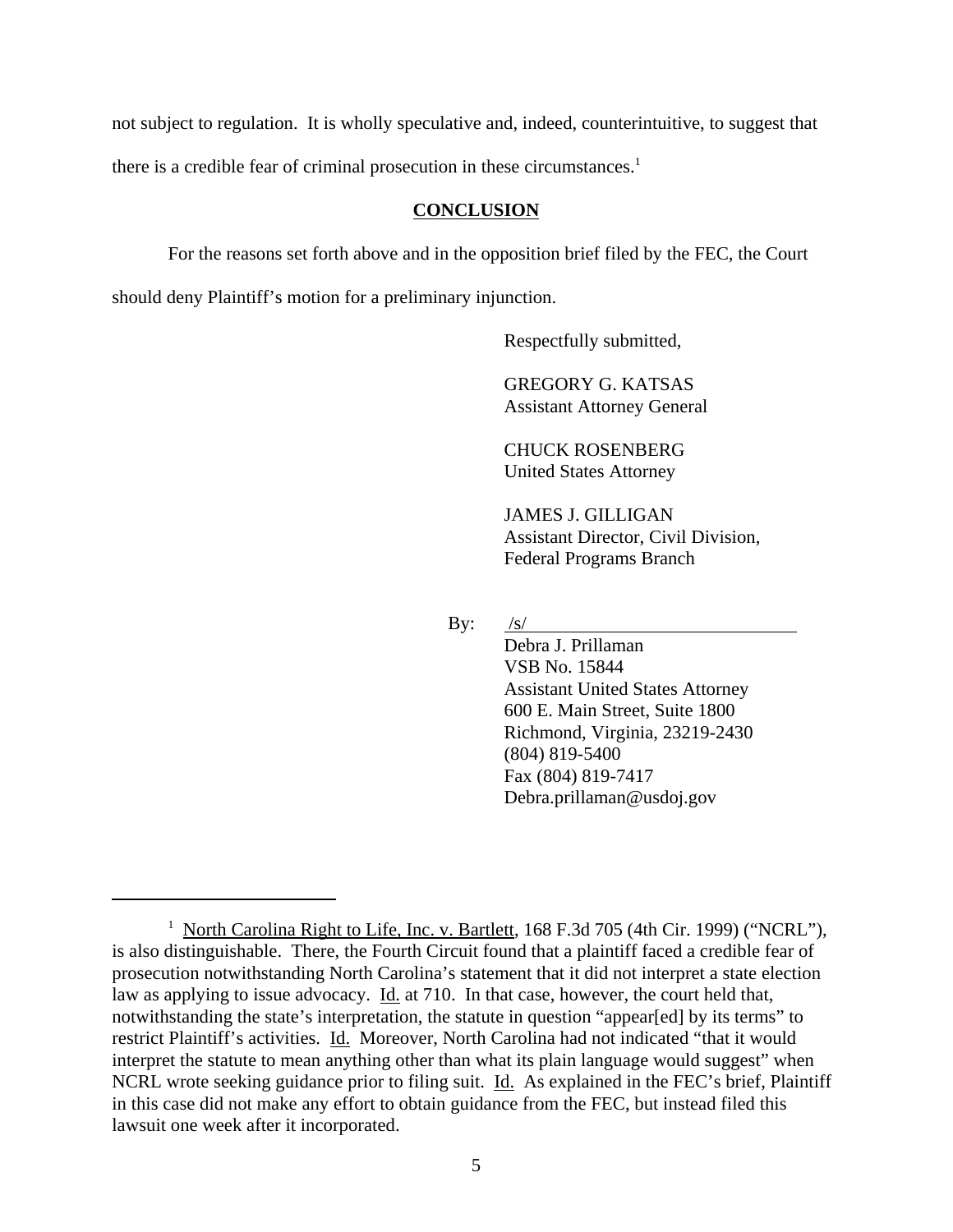$\frac{1}{s}$ 

John R. Griffiths Admitted *pro hac vice* Senior Trial Counsel U.S. Department of Justice Civil Division, Federal Programs Branch P.O. Box 883 Washington, D.C. 20044 Telephone: (202) 514-4652 Fax: (202) 616-8460 John.Griffiths@usdoj.gov

Attorneys for Defendant United States Department of Justice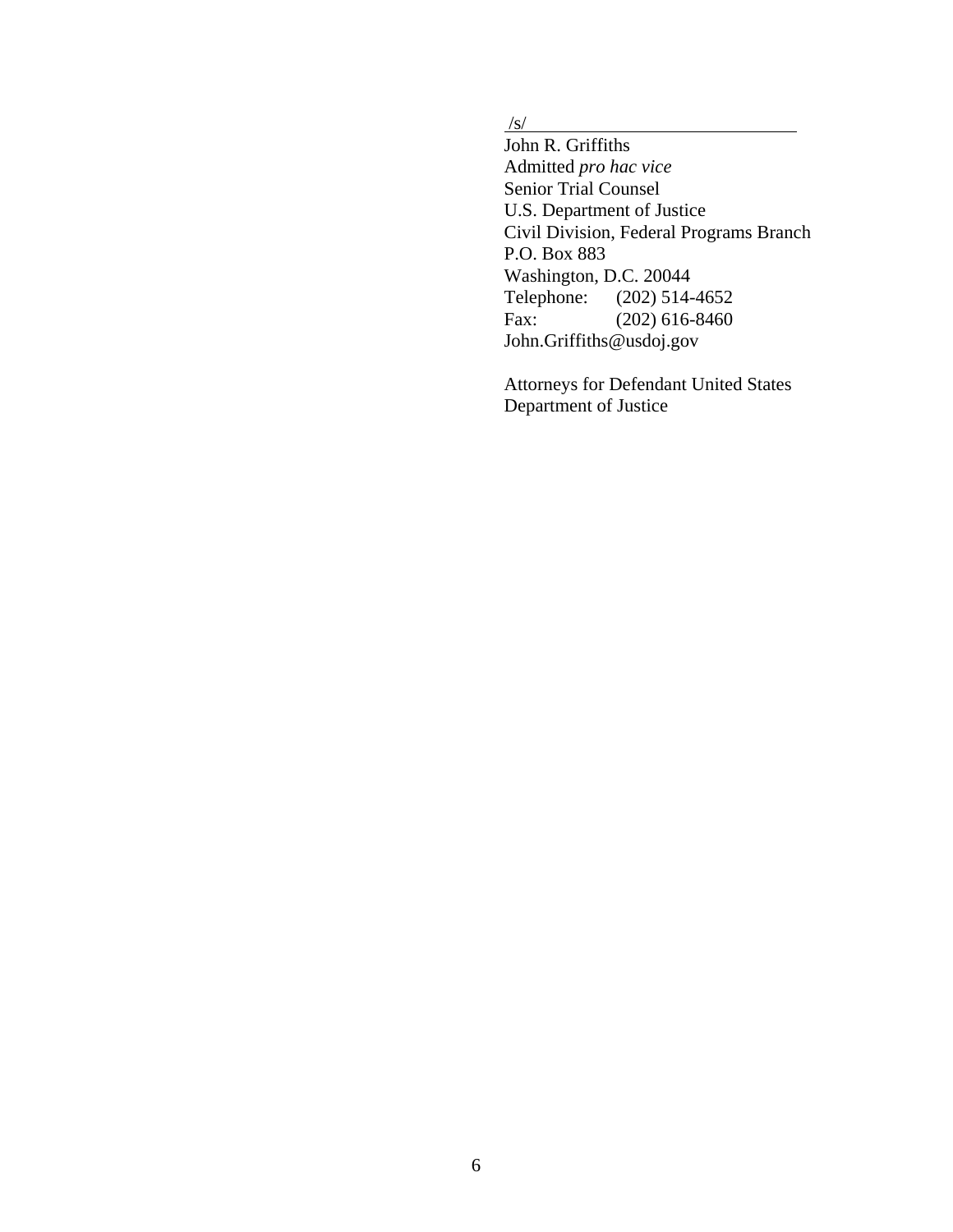#### **CERTIFICATE OF SERVICE**

I hereby certify that on the 14th day of August, 2008 I have electronically filed the foregoing pleading with the Clerk of Court using the CM/ECF system, which will then send a notification of such filing (NEF) to the following:

Michael Boos Michael.boos@gte.net

James Boop, Jr. Jboppjr@aol.com

Barry Alan Bostrom bbostrom@bopplaw.com

Clayton James Callen ccallen@bopplaw.com

Richard Eugene Coleston rcoleson@bopplaw.com

John Richard Griffiths john.griffiths@usdoj.gov

Vivien Clair vclair@fec.gov

Adav Noti anoti@fec.gov

Seth Edward Nesin snesin@fec.gov

Claire Naila Rajan crajan@fec.gov

Holly Jean Baker hbaker@fec.gov

Kevin Andrew Deeley kdeeley@fec.gov

Thomasenia Patricia Duncan tduncan@fec.gov

David Brett Kolker dkolker@fec.gov